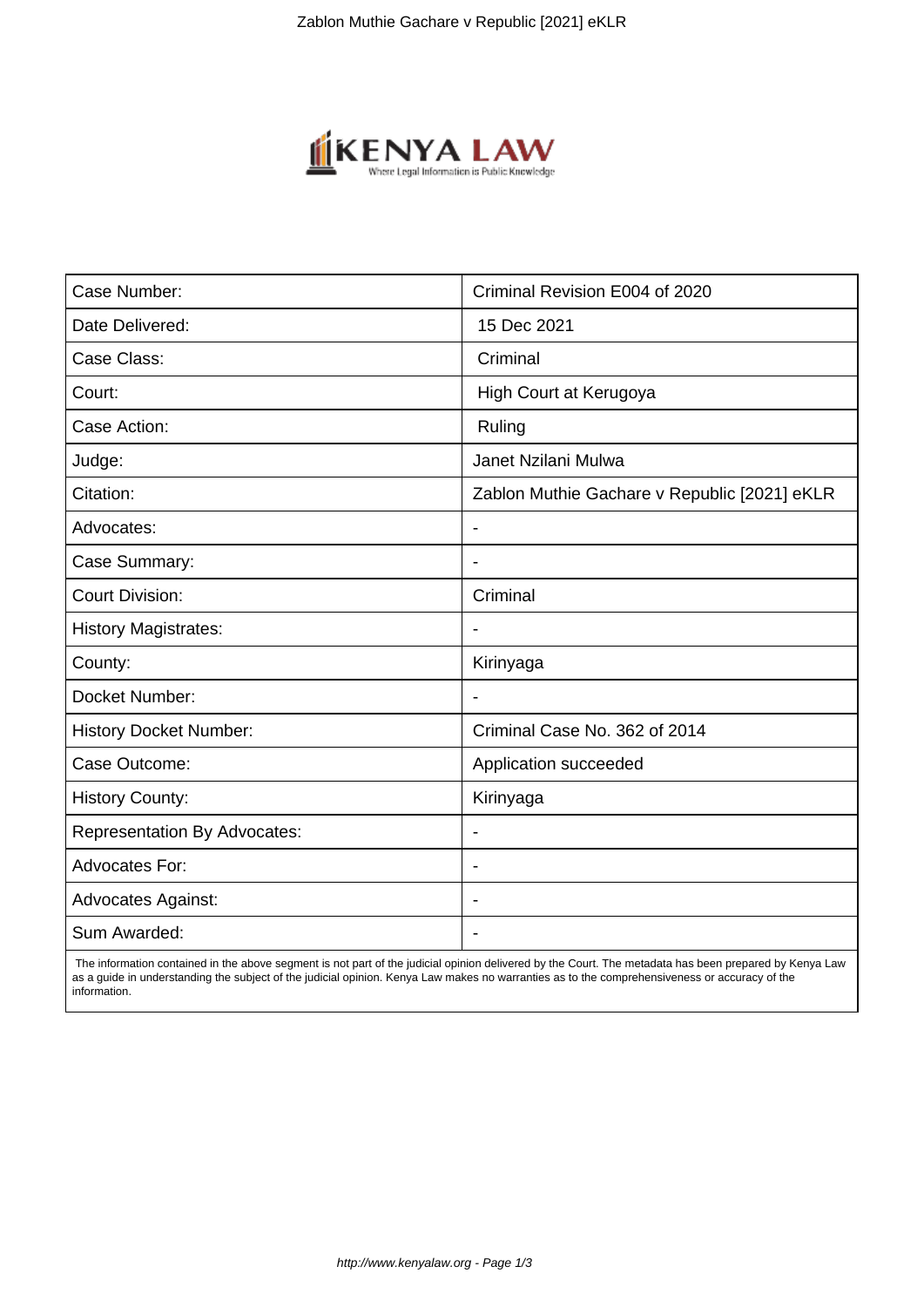Zablon Muthie Gachare v Republic [2021] eKLR

## **REPUBLIC OF KENYA**

# **IN THE HIGH COURT**

## **AT KERUGOYA**

## **CRIMINAL REVISION NO. E004 OF 2020**

*(From original conviction and sentence in Criminal Case No. 362 of 2014 of the*

*Principal Magistrate's Court at Wang'uru & Criminal Appeal No. 6 of 2018*

*High Court at Kerugoya)*

**ZABLON MUTHIE GACHARE...............................................................................................................APPLICANT**

## **VERSUS**

**REPUBLIC...............................................................................................................................................................RESPONDENT**

## **RULING**

1. The applicant Zablon Muthie Gachare was charged and convicted for the offence of **Gang Rape Contrary to Section 10 of the Sexual Offences Act.** He was sentenced to 15 years imprisonment on the 27.2.2015.

His appeal to this court was dismissed on the 8.5.2020.

He then filed this application on the 30.9.2020 seeking for review by reduction of the sentence as well as a prayer under **Section 333 (2) of the Criminal Procedure Code** seeking that the period he spent in custody be considered and factored in the sentence.

2. The Applicant's prayer for re-sentencing by reduction of his sentence pursuant to the *"Muruatetu"* Supreme Court decision has been overtaken by events.

On the **6.7.2021**, the Supreme Court, while giving guidelines and directions on the applicability of its judgment in the *"Muruatetu"* decision – **Francis Karioko Muruatetu & Another V. R (2017), eKLR,** delivered on the 14.12.2017, rendered itself that **the decision on Muruatetu and the guidelines apply only in respect to sentence of Murder under Section 203 and 2014 of the Penal Code.**

3. To that extent then, the re-sentence application for the offence of gang-rape is excluded and cannot be entertained. It is dismissed.

4. On the matter of period spent in remand, a perusal of the trial court proceedings show that the applicant was arrested on the 2.7.2014 and was in custody upto date of judgment on the 27.2.2015, a period of seven months twenty-five days.

The offence under **Section 10 of the Sexual Offences Act** carries a minimum sentence of fifteen years imprisonment which is what the trial court imposed to the applicant.

In the case **Daniel Kaberu V. R (2021) eKLR,** the court was dealing with statutory minimum sentence and resentencing pursuant to *Muruatetu* decision.

The appellate court proceeded to consider the time spend in custody and imposed the minimum sentence.